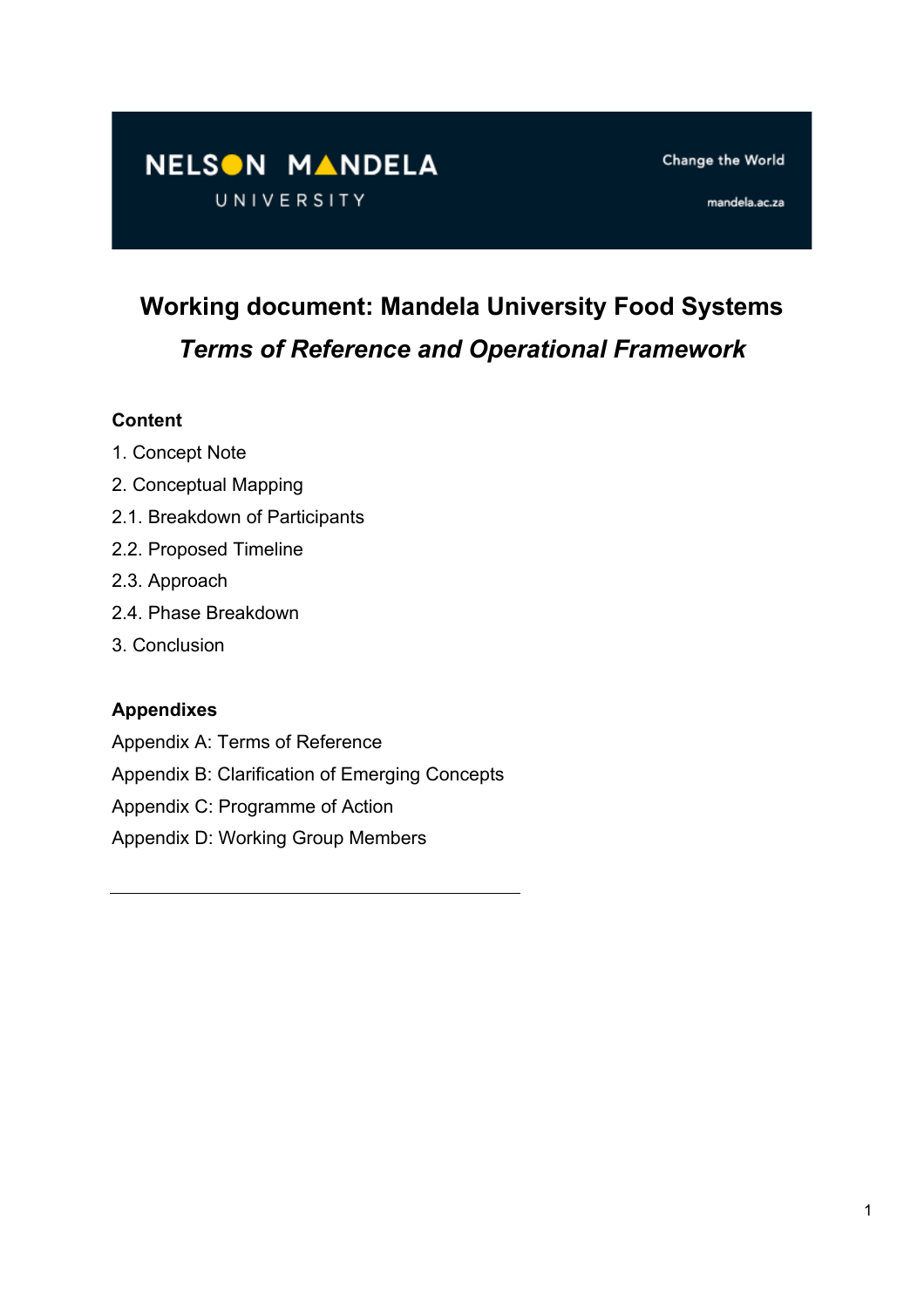#### **1. Concept Note**

Upscaling and coordinating our interventions on food as a key priority for Nelson Mandela University's engagement work emerged through various discussions over the year 2020. After multiple engagements with colleagues within existing food and food systems projects it became clear that there is potential to evolve a productive and collaborative transdisciplinary programme across knowledge-fields and functional areas of the University.

Established in early 2021, the Mandela University Food Systems was initiated in the office of the DVC: Engagement and Transformation Portfolio (ETP), and will organise itself around the principle of a hub of convergence, articulated across the four portfolios of the University. The hubs of convergence principles speak to be considered as philosophical and ideological demonstrable spaces of exploration and experimentation that foster harmonization between existing and emerging praxes. These hubs consciously agitate for convergence, which is the conscious effort of drawing together internal and external stakeholders to unlock the knowledge and praxis that enable us to better engage on grander issues that affect our society. The drawing together of these stakeholder-communities recognises the voice and agency of all those involved in the engagement, which forms a vital element of a Humanising Pedagogy. Through these humanising praxes, we strive for reciprocity in a way that sincerely seeks the exchanging of co-created knowledge and resources through the principles of generosity, solidarity, co-creation, responsiveness, and inclusion for the mutual benefit of all stakeholders. This collective generosity has the purpose of generating multiple forms of outputs mindful that socially engaged scholarship is best derived from an authentic process of learning with others in practice; that it embraces the uncertainty embedded in 'not knowing'; and is supportive of multiple forms of knowledge output to drive social inclusion and cohesion.

The project's<sup>1</sup> proposed focus is to understand, clarify, and map the various existing food systems projects and programmes active in the University space, and to explore the potential of connecting – or the convergence of – these projects and programmes

 $1$  It is important to note that the term 'project' does not imply that it will be stagnant, and that it could evolve into a more permanent programme or initiative in the future.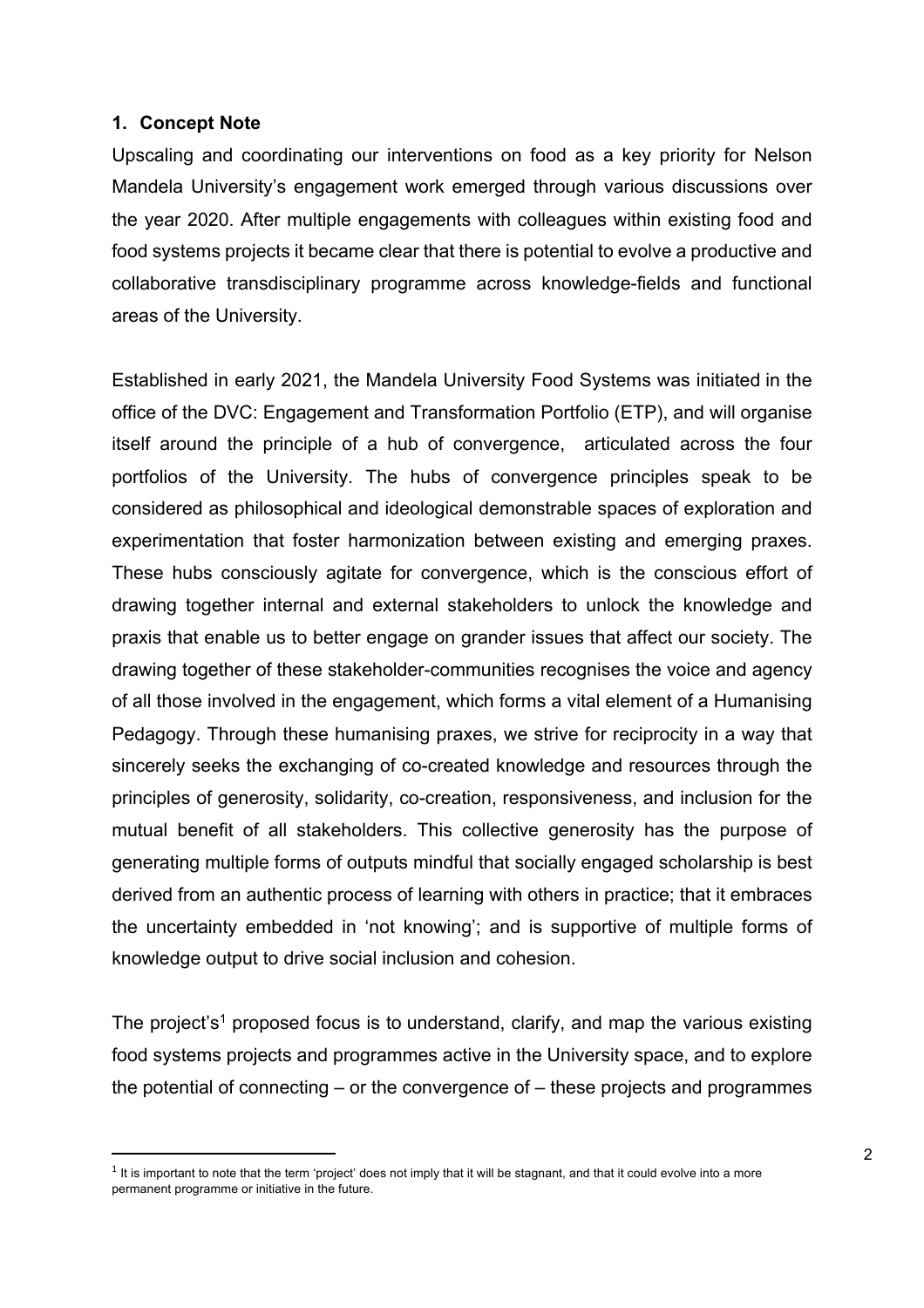to be responsive to the challenges related to food and food systems, both locally and globally.

The purpose of the Mandela University Food Systems is to find means to strengthen, complement, and support food and food systems-related work already being done across the various University portfolios. The Mandela University Food Systems project seeks to foster transversal collaboration for a more sustainable impact in society and does not seek to displace any current work being done in this space but rather to demonstrate the work and make space for capacity-building and collaboration. Vision 2030 reaffirms the importance of the convergence of internal and external stakeholdercommunities, demonstrating the University's core values in responding to the contemporary challenges faced by our society. In doing its work, the Mandela University Food Systems project will be informed by Vision 2030's vision, mission, strategic focus areas, and strategic enablers.

The project also aims to be 'locally responsive, nationally active, regionally alive, and globally aware'2. This layered approach is also focused on creating 'socio-economic impact... in the interest of the public good<sup>3</sup>. Intending to become a signature project<sup>4</sup> of the University, the Mandela University Food Systems aims to become a leading 'creative and innovative engagement and transformation [project]<sup>'5</sup>. This would encompass a number of anticipated outputs informed both by socially-engaged work and laboratory type work, including research outputs such as the publication of academic articles, and fits with the University's aim of 'cultivating a culture of scholarship<sup>'6</sup>. It is important to note that food intervention is a key priority that has been recognized and acknowledged through the different sets of structures within the University beyond ETP, such as the Senate and Council. The Mandela University Food Systems will aim to advance and assist linkages amongst the sciences to further develop better interdisciplinary solidarity. In other words, to encourage the ability to embrace the different schools of thought and paradigms we adhere to when we work around questions and responses concerning food and food systems.

<sup>5</sup> See footnote 2.

<sup>2</sup> ETP. 2021. *What we are working towards.* [O]. Available: https://etp.mandela.ac.za/what-we-are-working-towards Accessed 14 April 2021.

<sup>3</sup> See footnote 2.

 $4$  In this context, the term refers to a co-constructed project that aligns with the emerging community meta-framework.

<sup>&</sup>lt;sup>6</sup> See footnote 2.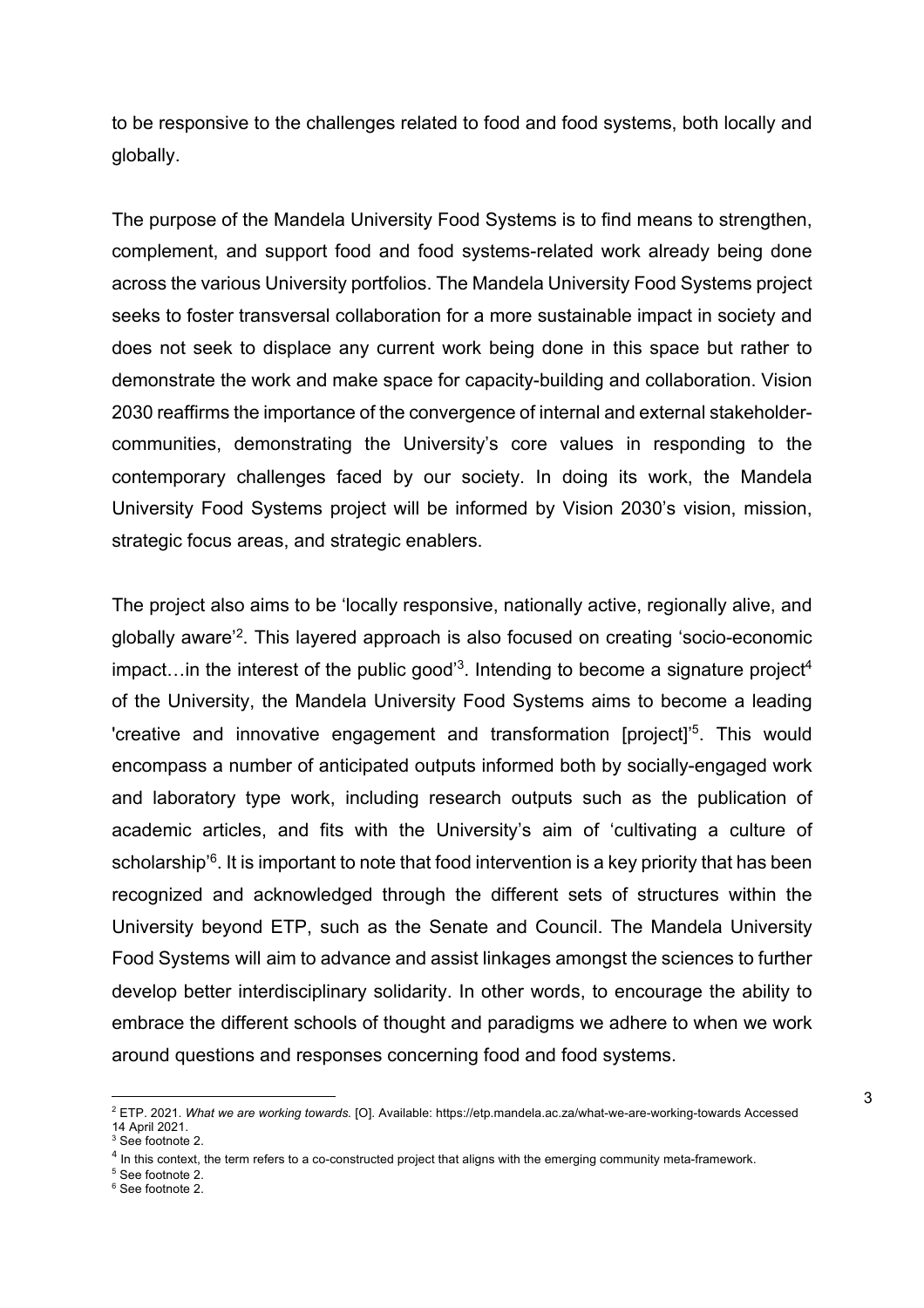The production, distribution, availability, and politics of food is a key marker of systemically-anchored inequalities. It thus came as no surprise that food re-emerged as a major thematic through Covid-19; central to people's daily struggle for dignified and sustainable livelihoods. The University's emerging strategic plans focus on serving society to contribute positively to the formation of a sustainable socioeconomic and epistemically just world. The pandemic has forced us to adopt a sustainable, long-term approach in questioning food and food systems and thus aims to connect existing projects and initiatives to create a collaborative space in which meaningful, productive work can be achieved. We aim to create a level of priority for this work within the University through its various departments, divisions and across the different sets of networks within the Nelson Mandela Bay Municipality (NMBM). Furthermore, linking networks within the Eastern Cape Province will also be a priority, and this is already underway through multiple engagements.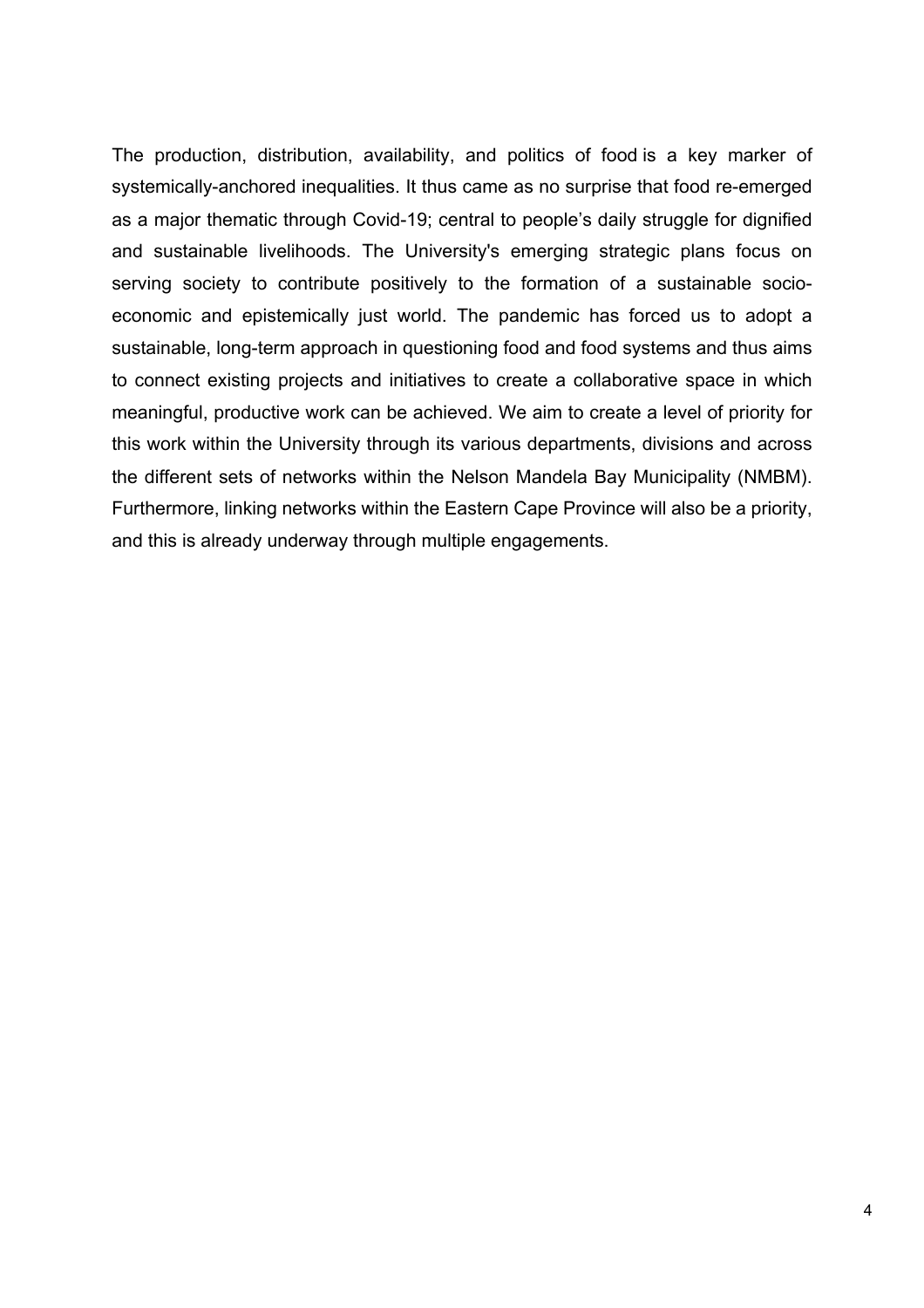## **2. Conceptual Mapping**

#### **2.1. Breakdown of Participants**

| <b>Working Group</b>                | <b>Steering Committee</b>           | <b>Secretariat</b>           |
|-------------------------------------|-------------------------------------|------------------------------|
| The working group's role is to give | The steering committee's role is to | The secretariat's role is to |
| direction and make decisions        | clarify and conceptualize           | facilitate and coordinate    |

*See Appendix E for a list of all members.*

## **2.2. Proposed Timeline**

This output map aims to visually display what has been done to date, and is yet to be done in 2021.

|            | <b>Mandela University Food Systems Output Map 2021</b> |                      |               |                         |                        |                  |                           |                    |  |
|------------|--------------------------------------------------------|----------------------|---------------|-------------------------|------------------------|------------------|---------------------------|--------------------|--|
|            | January                                                |                      |               | February                |                        |                  | <b>March</b>              |                    |  |
| Date       | <b>Actviity</b>                                        | Output(s)            | Date          | <b>Actviity</b>         | Output(s)              | Date             | <b>Actviity</b>           | Output(s)          |  |
| 27-Jan     | WG Quarterly Meeting                                   | NMUFS introduced     | 11-Feb        | <b>SC Meeting</b>       | <b>ToR</b> clarified   | 18-Mar           | SC Workshop               | ToR 1 + 2 ratified |  |
|            |                                                        |                      | 15-Feb        | <b>SC Meeting</b>       | ToR clarified          | 25-Mar           | <b>SC Workshop</b>        | ToR 3 + 4 ratified |  |
|            |                                                        |                      |               |                         |                        | 26-Mar           | <b>SC Workshop</b>        | ToR 5 ratified     |  |
|            | April                                                  | May<br>June          |               |                         |                        |                  |                           |                    |  |
| Date       | <b>Actviity</b>                                        | Output(s)            | Date          | <b>Actviity</b>         | Output(s)              | Date             | <b>Actviity</b>           | Output(s)          |  |
| 15-Apr     | SC Workshop                                            | WD draft finalised   |               | 18-May SM Strat Meeting | Proposal ratified      | 03-Jun           | <b>IT Dept Meeting</b>    | Mapping begun      |  |
| 28-Apr     | WG Quarterly Meeting                                   | WD draft presented   |               | 19-May SC Meeting       | <b>WD</b> ratified     |                  |                           |                    |  |
|            | July                                                   |                      | <b>August</b> |                         |                        | <b>September</b> |                           |                    |  |
| Date       | <b>Actviity</b>                                        | Output(s)            | Date          | <b>Actviity</b>         | Output(s)              | Date             | <b>Actviity</b>           | Output(s)          |  |
| 21-Jul     | <b>SC Meeting</b>                                      | Way forward ratified | 03-Aug        | Mandela Foundation      | Connection made        | 09-Sep           | <b>First Convo series</b> |                    |  |
| 28-Jul     | <b>WG Quarterly Meeting</b>                            | Way forward ratified | 19-Aug        | <b>SC Meeting</b>       | Direction consolidated |                  | 23-Sep SC Meeting         |                    |  |
|            | <b>October</b>                                         |                      |               | <b>November</b>         |                        |                  | <b>December</b>           |                    |  |
| Date       | <b>Actviity</b>                                        | Output(s)            | Date          | <b>Actviity</b>         | Output(s)              | Date             | <b>Actviity</b>           | Output(s)          |  |
| <b>TBC</b> | Second Convo series                                    |                      | <b>TBC</b>    | Third Convo series      |                        | <b>TBC</b>       | Fourth Convo series       |                    |  |
| 21-Oct     | <b>SC Meeting</b>                                      |                      | 25-Nov        | <b>SC Meeting</b>       |                        |                  |                           |                    |  |
| 27-Oct     | <b>WG Quarterly Meeting</b>                            |                      |               |                         |                        |                  |                           |                    |  |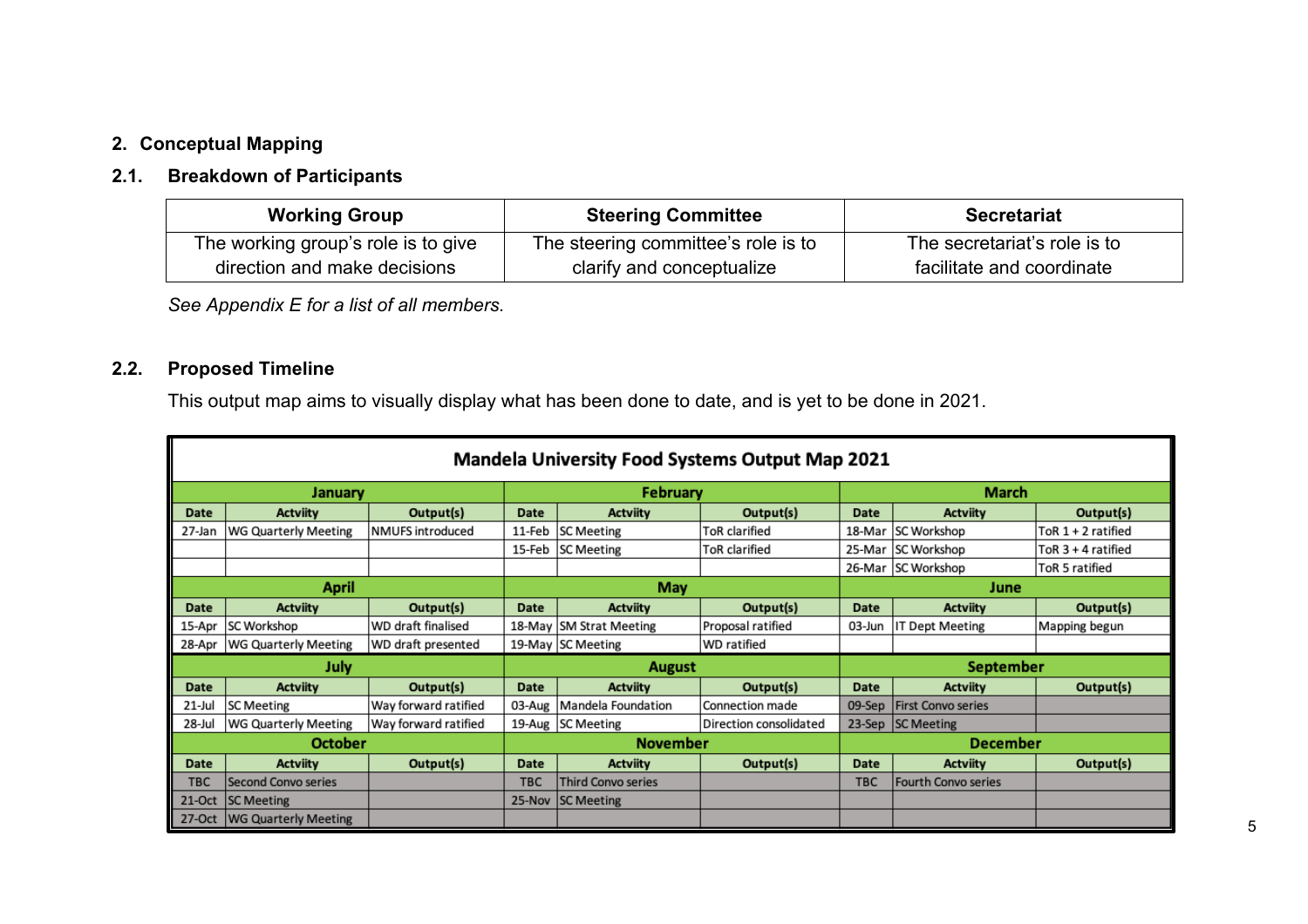#### **2.3. Methodological Approach**

A critical participatory action learning and action research method is pragmatic for the Mandela University Food Systems to establish a solid foundation for its work with both internal and external stakeholder-communities. This method offers a rigorous cyclical consultative process amongst the stakeholdercommunities which enables co-learning, collaboration, and conceptualization of the work within knowledge fields related to food and food systems. This foundation allows the work to continuously reshape and manifest itself through the process and formation of grounded theory in the space, which encourages stakeholder-communities to value and take ownership of the work.

#### **2.4. Phase Breakdown**

This section intends to demonstrate the processes used in co-constructing the work within the Mandela University Food Systems. The processes have been broken down into the following five moments:

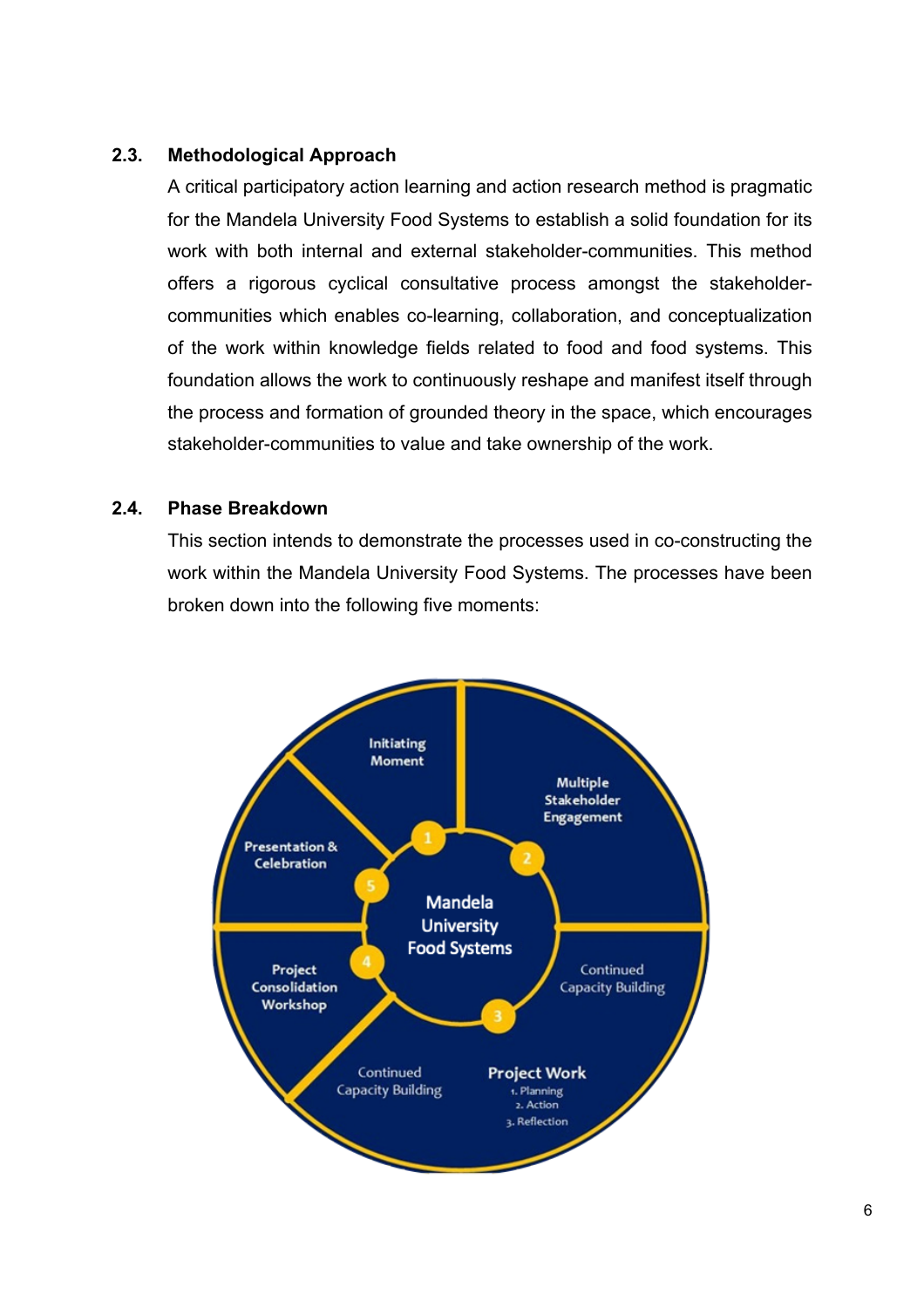- **Phase 1** Initiating Moment: The need for the Mandela University Food Systems became clear as food re-emerged as a major thematic through Covid-19, and is guided by the Nelson Mandela University Vision 2030. During this phase, an initial Terms of Reference was crafted by ETP. The outcome of this phase was the identification of internal stakeholder-communities involved in food related work, who would form part of the stakeholder engagement in phase 2.
- **Phase 2** Multi-stakeholder engagement: This phase encompassed multiple engagements with internal stakeholder-communities involved in food and food systems related work. The primary focus of this stage included the following:
- 1. The clarification and ratification of the Terms of Reference (see Appendix A).
- 2. The identification of emerging concepts requiring clarification and propositioning (see Appendix B).
- 3. The development of a working document, which includes a programme of action (see Appendix C), which will guide the work of the project.

Through the discussions of clarification, ratification and developing of a working document in phase 2, it was noted by the internal stakeholders that there were voices missing in the process, namely, external stakeholder-communities. Guided by the methodological approach in establishing the project, it is important that the processes are inclusive of all stakeholder-communities who have an interest in food and food systems. In short, the aim is to have a cohesive, transdisciplinary project that is rooted in collaboration across multiple stakeholder-communities and that enables learning and co-learning in the space, ultimately allowing all stakeholder-communities' voices to hold the project together and advocate as a unit in the space.

• **Phase 3** - Project Work: This phase includes the implementation of the programme of action once all stakeholder-communities have been consulted and are in consensus regarding the presentation of the work. The conceptualization and co-learning continues in this phase as there may be other concepts emerging from the execution of the work.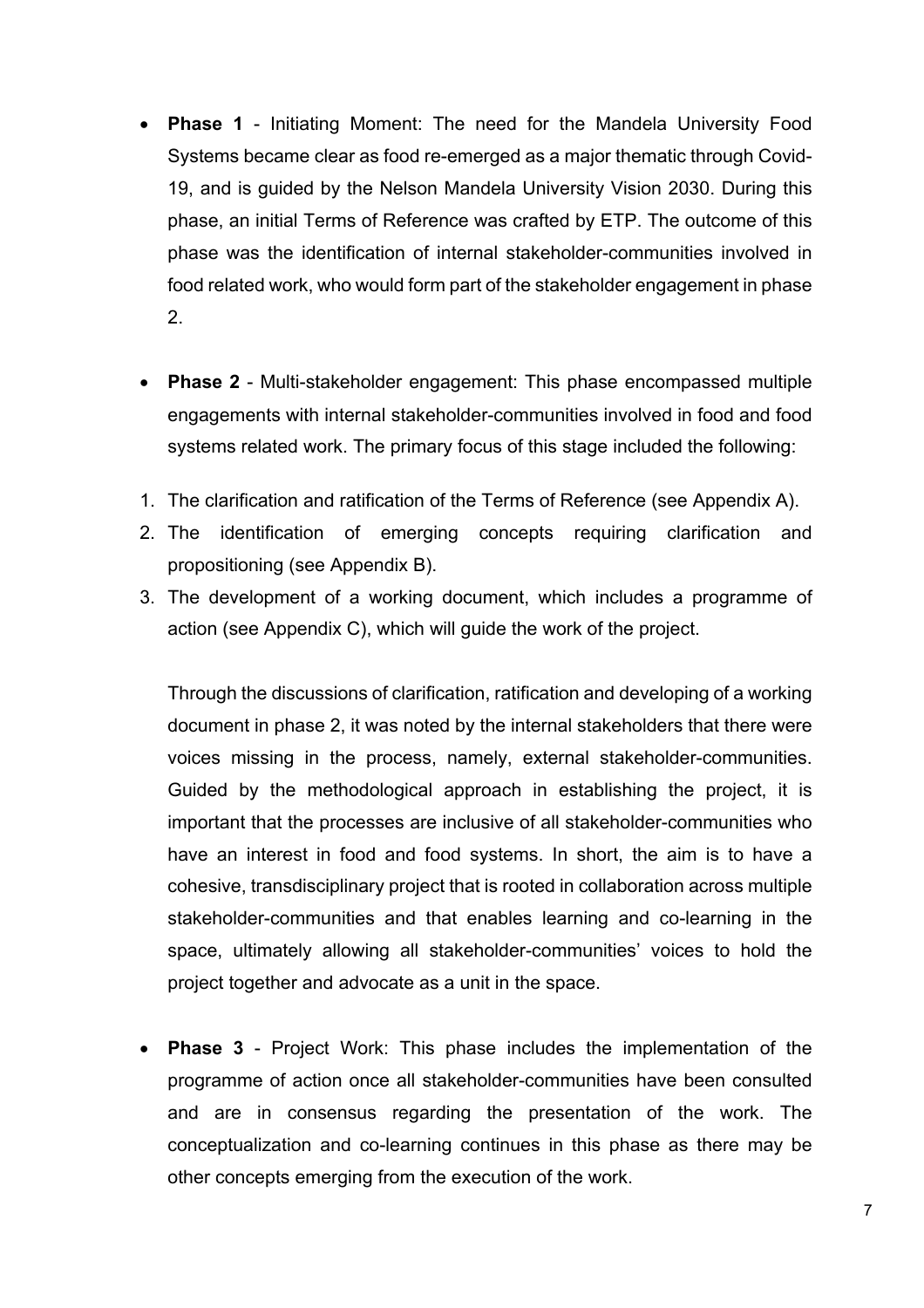- **Phase 4** Project Consolidation Workshop: This phase is to follow, informed by the learning of the previous three phases.
- **Phase 5** Presentation and Celebration: This phase will be collectively decided upon by all stakeholders involved in the process.

#### **3. Conclusion**

Food is one of the identified thematic areas of the Covid-19 global pandemic, which affected society at large, and thus it is important as a social community to come together and advocate strategic pathways that offer engagement and transformation for development and sustainable livelihoods in the space of food and food systems in order to foster socio-economic benefits for society at large.

The method of this project is iterative, non-linear and uncertain, and it is this which allows for grounded empirical material to emerge which will inform a transdisciplinary signature project around food and food systems. The Mandela University Food Systems aim is to upscale and coordinate already existing food and food systems projects within Nelson Mandela University and surrounding communities in order to offer a space of engagement, reflection, learning and co-learning in relation to food and food systems.

Subsequently, the project will strive through the emerging new knowledge to work towards developing a signature project that can promote a transdisciplinary programme across knowledge-fields and functional areas of the University, and will supportive multiple forms of knowledge output to drive social inclusion and cohesion.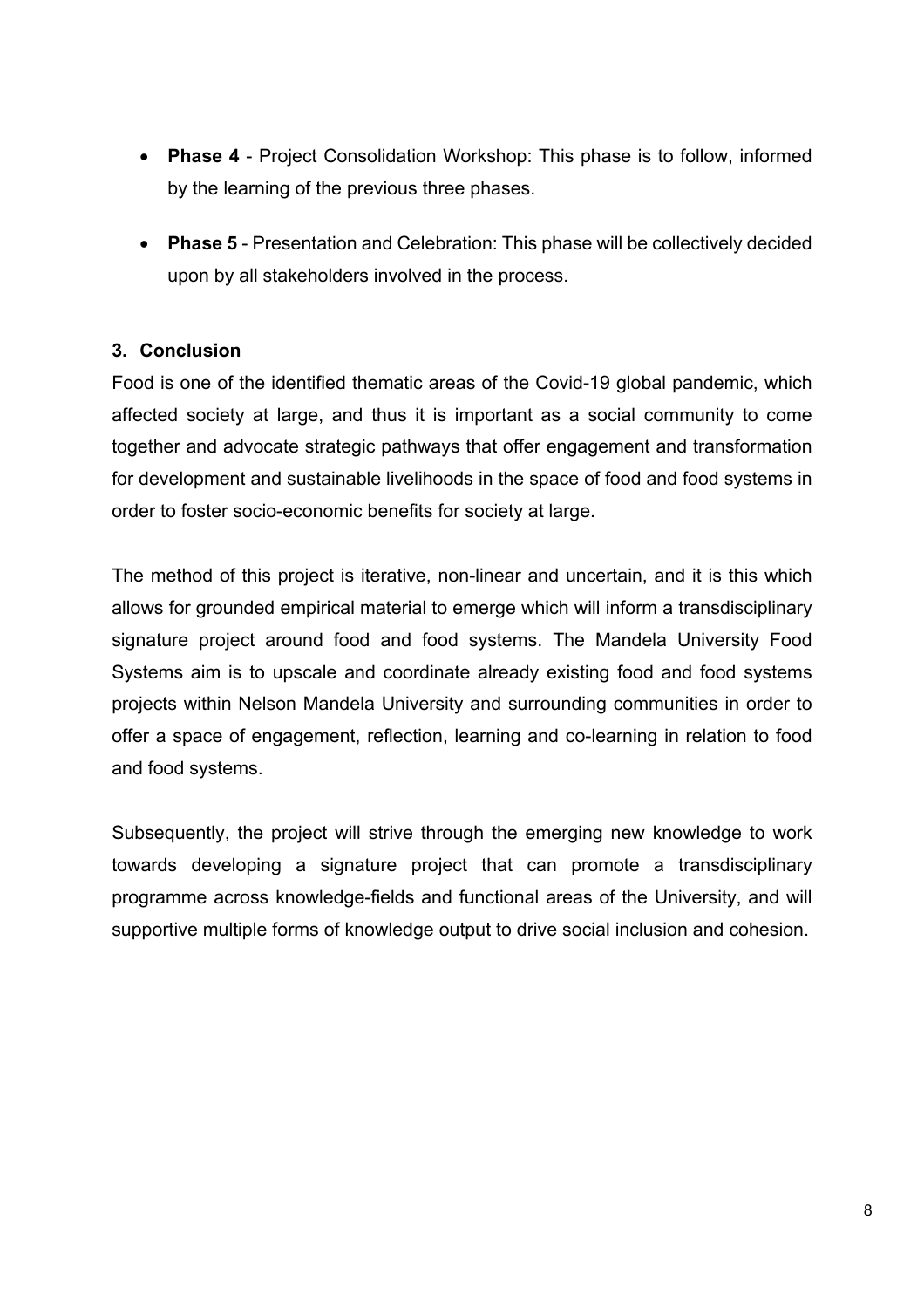## **Appendix A**

# **Phase 1: Clarification and Exploration**

## **Terms of Reference (TOR)**

| No. | <b>INITIAL TOR</b>                                                                                                                                                | <b>REVISED TOR</b>                                                                                                                                                                                                             | <b>MOTIVATION</b>                                                                                                                                                                                                                                                                                                                     |
|-----|-------------------------------------------------------------------------------------------------------------------------------------------------------------------|--------------------------------------------------------------------------------------------------------------------------------------------------------------------------------------------------------------------------------|---------------------------------------------------------------------------------------------------------------------------------------------------------------------------------------------------------------------------------------------------------------------------------------------------------------------------------------|
| 1.  | To upscale and<br>coordinate our<br>interventions on 'food'<br>as a key priority for<br>NMU's engagement.                                                         | To coordinate and<br>create a level of<br>priority for our<br>collective approaches<br>and interventions<br>related to 'food' as a<br>key component of<br><b>Nelson Mandela</b><br><b>University's</b><br>engagement strategy. | The phrase 'for NMU's<br>engagement' was<br>reworked so that we can<br>position the<br>engagement as a<br>priority area for the<br>University.<br>'NMU' was replaced<br>with the full name,<br>'Nelson Mandela<br>University'.<br>'Upscale' was changed<br>to 'create a level for<br>priority' to be more<br>specific.                |
| 2.  | To clarify, explore and<br>evolve a demonstrable<br>and transdisciplinary<br>programme across<br>knowledge-fields and<br>functional areas of the<br>university.   | To clarify, explore and<br>nurture a<br>demonstrable and<br>transdisciplinary<br>programme across<br>knowledge-fields and<br>functional areas of the<br>university.                                                            | In an attempt to avoid<br>overloading actionable<br>words so that we can be<br>both practical and<br>tactical in the way we<br>position ourselves,<br>'evolve' (which was too<br>elusive), was replaced<br>with 'nurture'.                                                                                                            |
| 3.  | To consider - and work<br>with - student,<br>university, urban,<br>township and rural food<br>systems that are deeply<br>connected to our<br>broader communities. | To collaborate with<br>multiple stakeholder-<br>communities, both<br>internal and external,<br>that are food systems-<br>oriented.                                                                                             | 'Deeply connected to<br>our broader<br>communities', 'urban'<br>and 'township' needed<br>further clarity. The term<br>'connected' seemed to<br>imply the exclusion of<br>systems that are not yet<br>connected, and so it<br>was proposed that we<br>use the term 'food<br>systems-oriented' to<br>capture a sense of<br>inclusivity. |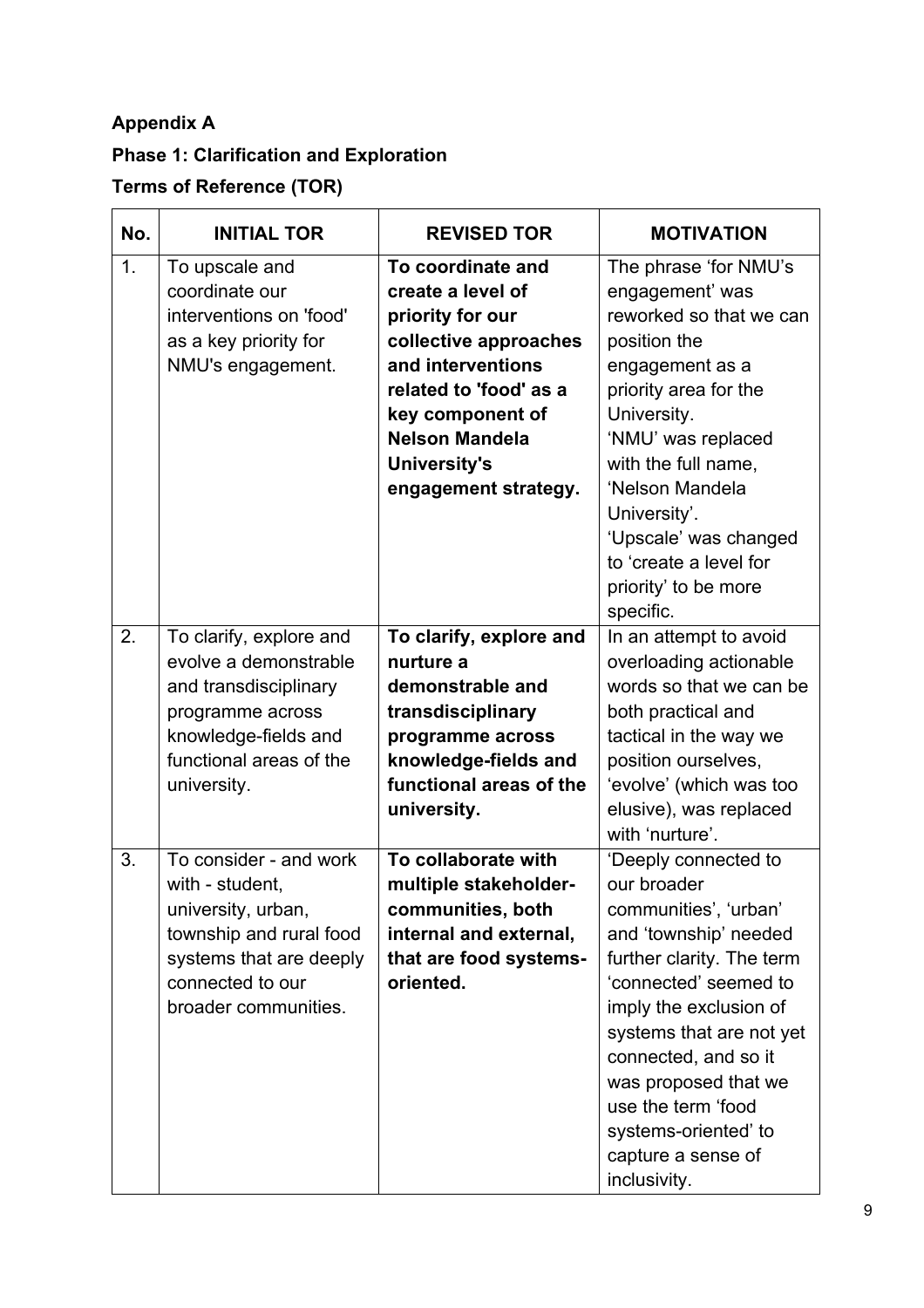| No.              | <b>INITIAL TOR</b>                                                                                                                                                       | <b>REVISED TOR</b>                                                                                                                                                                                          | <b>MOTIVATION</b>                                                                                                                                                                                                                                                                                                                      |
|------------------|--------------------------------------------------------------------------------------------------------------------------------------------------------------------------|-------------------------------------------------------------------------------------------------------------------------------------------------------------------------------------------------------------|----------------------------------------------------------------------------------------------------------------------------------------------------------------------------------------------------------------------------------------------------------------------------------------------------------------------------------------|
| $\overline{4}$ . | To establish short term<br>and long term goals for<br>the project, and what we<br>hope to accomplish<br>within the Nelson<br>Mandela Bay<br>community, and<br>beyond.    | To develop strategic<br>partnerships<br>provincially,<br>nationally,<br>continentally and<br>globally, and to reach<br>out to diverse<br>stakeholders for input,<br>buy-in and programme<br>implementation. | It was argued that this<br>ToR should be written in<br>a manner that is<br>inclusive, and reflects<br>that we will – where and<br>when necessary -<br>collaborate and partner<br>with the relevant<br>organisations,<br>researchers and entities<br>to be able to harness<br>the collective capacity<br>that we may have<br>access to. |
| 5.               | To hold quarterly<br>meetings with the<br>working group in order<br>to engage in dialogues,<br>discuss progress made,<br>and collaborate on new<br>ideas moving forward. | To hold meetings of<br>the various<br>stakeholder-<br>communities in order<br>to engage in<br>dialogues, discuss<br>progress made, and<br>collaborate on new<br>ideas moving forward.                       | It was proposed that this<br>ToR include the different<br>structures of Mandela<br><b>University Food</b><br>Systems.                                                                                                                                                                                                                  |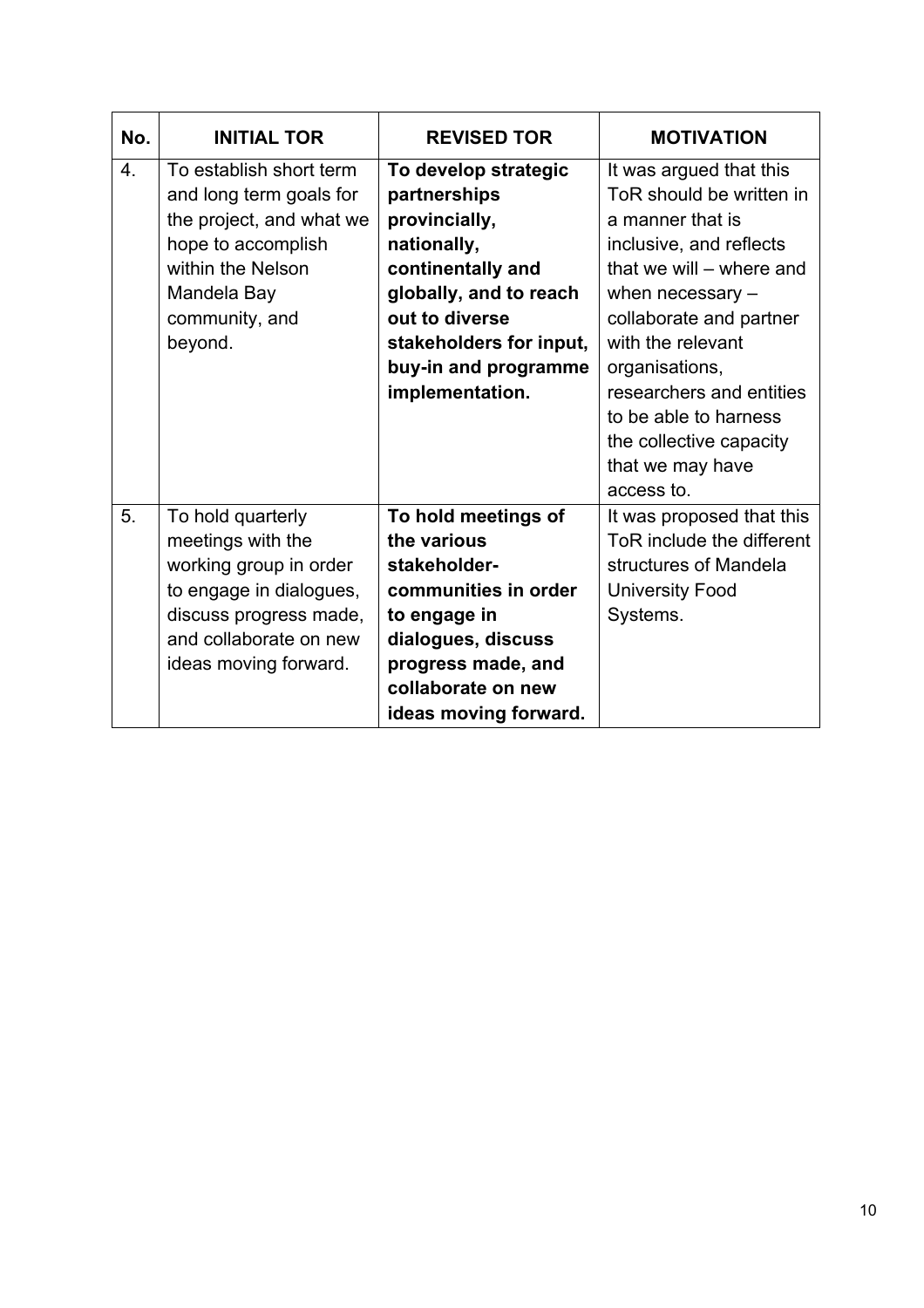## **Appendix B**

#### **Clarification of Emerging Concepts**

In this section we have thematically grouped twenty-six identified concepts to ensure that members are on the same page when certain terms are used. These concepts may evolve in the future, and we aim to add more concepts to this table as time progresses.

| <b>APPROACH</b>                                                                                                                                                  | <b>ENGAGEMENT AND</b><br><b>LEARNING</b>                                                                                                                                                                                                                       | <b>FOOD AND FOOD SYSTEMS</b>                                                                                                                                                                       | <b>CLARIFICATION</b>                                                                                                                                              | <b>COORDINATION</b>                                                                                                                                                                 |
|------------------------------------------------------------------------------------------------------------------------------------------------------------------|----------------------------------------------------------------------------------------------------------------------------------------------------------------------------------------------------------------------------------------------------------------|----------------------------------------------------------------------------------------------------------------------------------------------------------------------------------------------------|-------------------------------------------------------------------------------------------------------------------------------------------------------------------|-------------------------------------------------------------------------------------------------------------------------------------------------------------------------------------|
| Engagement<br>strategy: Identifying<br>stakeholder<br>communities to<br>practice and<br>implement co-<br>learning within the<br>space of food and<br>food system | <b>Bi-directional: A</b><br>communication<br>approach in<br><b>Mandela University</b><br>Food Systems that<br>can transfer<br>knowledge and<br>learn cohesively<br>from the initiators<br>and receivers of<br><b>Mandela University</b><br><b>Food Systems</b> | Food: Any substance that is<br>consumed for bodily nutritional<br>support                                                                                                                          | Intervention: Actions<br>taken to assist and<br>improve an identified<br>problem or issue                                                                         | Coordinate: To<br>synchronize the<br>existing body of<br>knowledge in food,<br>food systems and<br>interrelated<br>complexities within the<br>space                                 |
| External<br>stakeholders: The<br>surrounding Nelson<br><b>Mandela University</b><br>community<br>members                                                         | Collective: Shared<br>and joint learning<br>amongst Mandela<br><b>University Food</b><br>Systems members                                                                                                                                                       | Food access: Rooted in consumers<br>spatial accessibility and affordability<br>of food - relativity to access of food<br>price, socio-economic resources for<br>food by consumers and healthy food | A just [world]: A<br>hypothesis - of a world<br>that is fair and orderly<br>where what happens<br>to people generally is<br>what they deserve,<br>such as evil is | Signature project:<br>Brings together and<br>harmonizes existing<br>work and body of<br>knowledge done in the<br>space by nurturing and<br>linking all science<br>disciplines for a |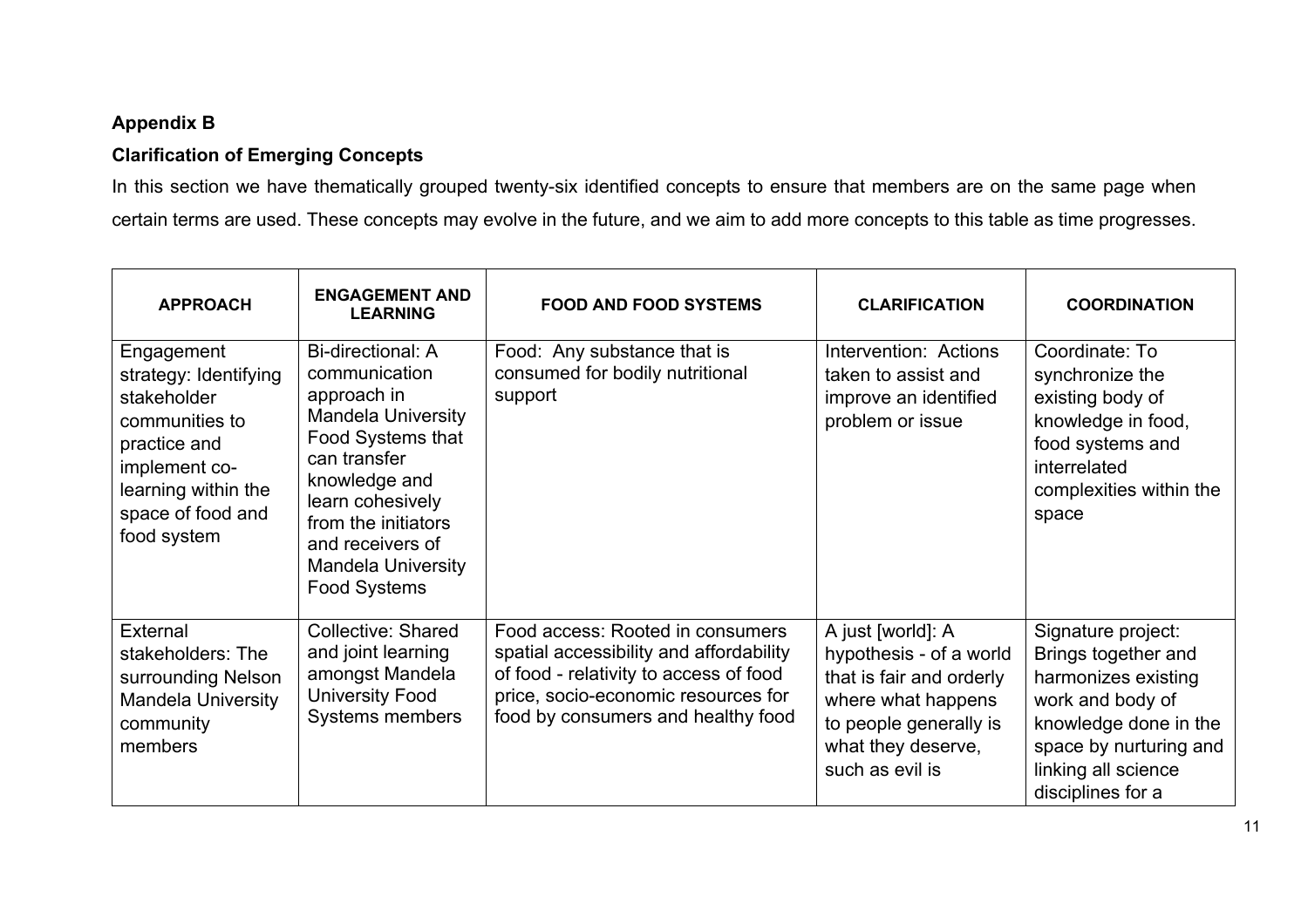| <b>APPROACH</b>                                                                                                                                                                                                                   | <b>ENGAGEMENT AND</b><br><b>LEARNING</b>                                                                                                             | <b>FOOD AND FOOD SYSTEMS</b>                                                                                                                                                                                                    | <b>CLARIFICATION</b>                                                                                                            | <b>COORDINATION</b>                                                                                                                   |
|-----------------------------------------------------------------------------------------------------------------------------------------------------------------------------------------------------------------------------------|------------------------------------------------------------------------------------------------------------------------------------------------------|---------------------------------------------------------------------------------------------------------------------------------------------------------------------------------------------------------------------------------|---------------------------------------------------------------------------------------------------------------------------------|---------------------------------------------------------------------------------------------------------------------------------------|
|                                                                                                                                                                                                                                   |                                                                                                                                                      |                                                                                                                                                                                                                                 | punished and good is<br>rewarded                                                                                                | positive output on the<br>project                                                                                                     |
| Internal<br>stakeholders:<br>Constituents of an<br>institution whose<br>interest come<br>through a direct<br>relationship such as<br>employment in that<br>particular institution;<br>namely, Nelson<br><b>Mandela University</b> | Epistemically just:<br>Knowledge<br>rationality that is<br>nonpartisan and<br>connects all<br>disciplines of<br>learning in food and<br>food systems | Food availability: May be linked to<br>adequate quantities of food and of<br>appropriate quality, supplied through<br>domestic production or imports,<br>including food aid                                                     | Sustainable: Meeting<br>current needs without<br>compromising the<br>ability of future<br>generation to meet<br>their own needs | <b>Upscale: Creating</b><br>environments that are<br>conducive and<br>favorable to food by<br>linking to other food<br>systems actors |
| Social partners: A<br>group of people<br>coming together and<br>working towards<br>achieving a mutually<br>agreed-upon goal<br>that benefits all<br>people involved                                                               |                                                                                                                                                      | Food basket: The economic products<br>available for human consumption,<br>such as the agricultural commodities<br>from various farmers put together for<br>nutritional requirements to ensure<br>minimum daily food consumption |                                                                                                                                 |                                                                                                                                       |
|                                                                                                                                                                                                                                   |                                                                                                                                                      | Food pricing: The average price level<br>for food across the board (countries,<br>regions and on a global scale),                                                                                                               |                                                                                                                                 |                                                                                                                                       |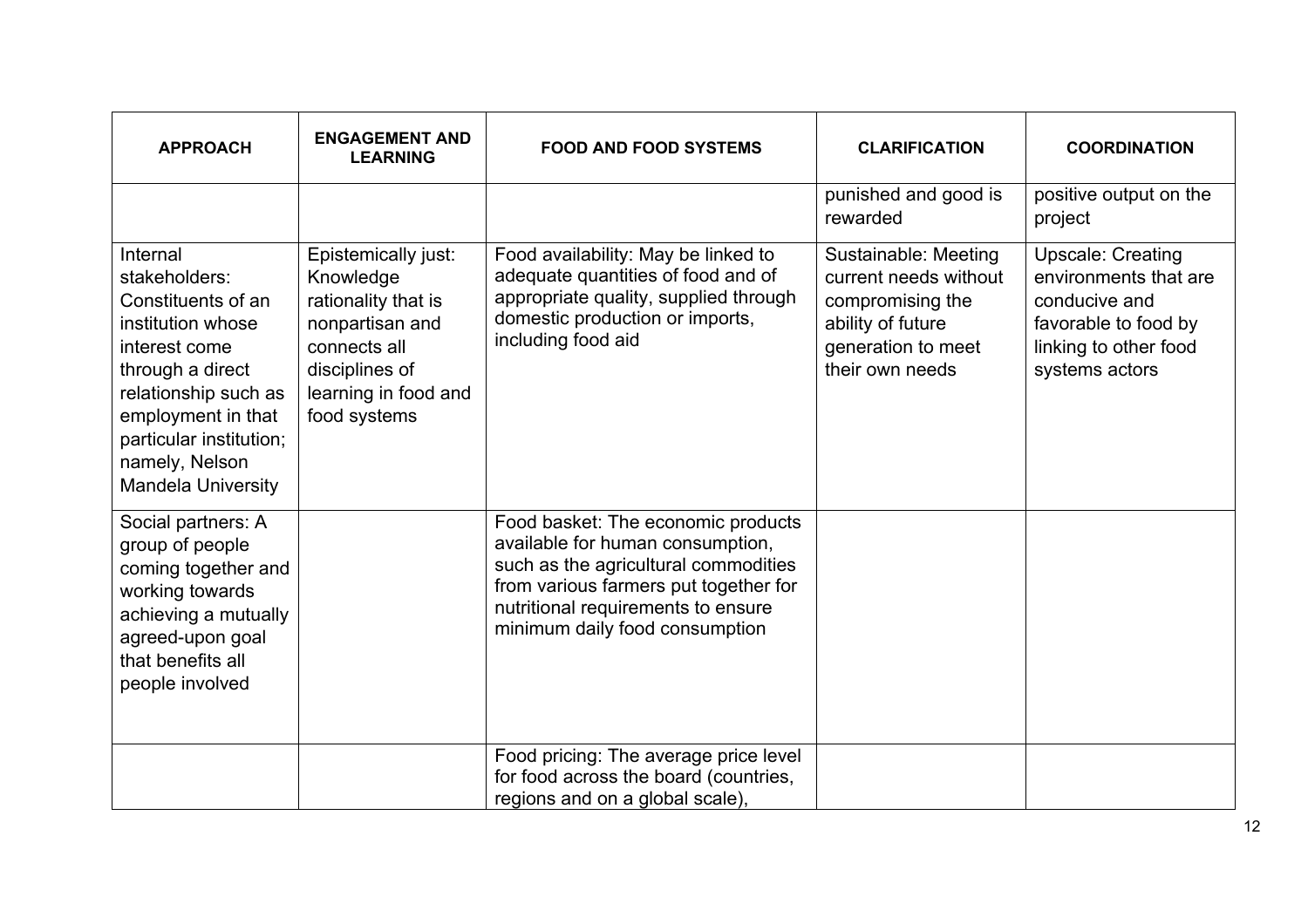| <b>APPROACH</b> | <b>ENGAGEMENT AND</b><br><b>LEARNING</b> | <b>FOOD AND FOOD SYSTEMS</b>                                                                                                                                                                                                                                                                                                                                                    | <b>CLARIFICATION</b> | <b>COORDINATION</b> |
|-----------------|------------------------------------------|---------------------------------------------------------------------------------------------------------------------------------------------------------------------------------------------------------------------------------------------------------------------------------------------------------------------------------------------------------------------------------|----------------------|---------------------|
|                 |                                          | having an impact on producers and<br>consumers of food. Food pricing is<br>determined by the food production<br>process, marketing and distribution                                                                                                                                                                                                                             |                      |                     |
|                 |                                          | Food security: "When all people at all<br>times have access to sufficient, safe,<br>nutritious food to maintain a healthy<br>and active life. Commonly, the<br>concept of food security is defined as<br>including both physical and economic<br>access to food that meets people's<br>dietary needs as well as their food<br>preferences" (World Health<br>Organization, 2021) |                      |                     |
|                 |                                          | Food sovereignty: "The right of<br>peoples to healthy and culturally<br>appropriate food produced through<br>ecologically sound and sustainable<br>methods, and their right to define<br>their food and agriculture systems"<br>(Patel, 2009)                                                                                                                                   |                      |                     |
|                 |                                          | Food systems: the sum of actors and<br>interactions along the food value<br>chain.                                                                                                                                                                                                                                                                                              |                      |                     |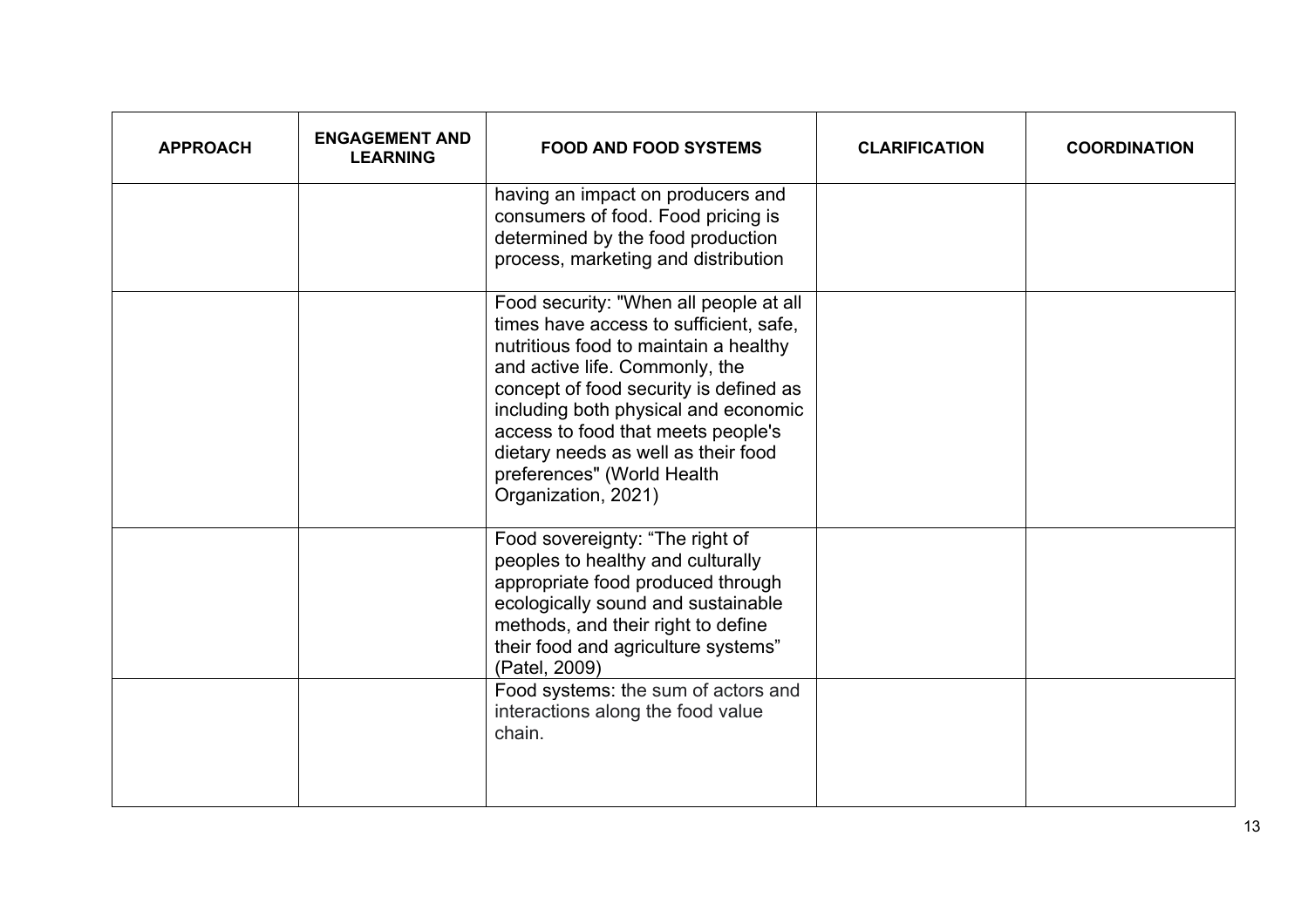| <b>APPROACH</b> | <b>ENGAGEMENT AND</b><br><b>LEARNING</b> | <b>FOOD AND FOOD SYSTEMS</b>                                                                                                                                                                                                                                                                                                            | <b>CLARIFICATION</b> | <b>COORDINATION</b> |
|-----------------|------------------------------------------|-----------------------------------------------------------------------------------------------------------------------------------------------------------------------------------------------------------------------------------------------------------------------------------------------------------------------------------------|----------------------|---------------------|
|                 |                                          | Food utilization: refers to safe and<br>nutritious food which meets people's<br>dietary needs; while people may have<br>access to available food, the<br>selection, conservation, preparation<br>and absorption becomes relevant<br>here; considering how people prepare<br>food, the nutritional knowledge and<br>cultural traditions. |                      |                     |
|                 |                                          | Nutritional wellbeing: being<br>adequately or well-nourished at all<br>times.                                                                                                                                                                                                                                                           |                      |                     |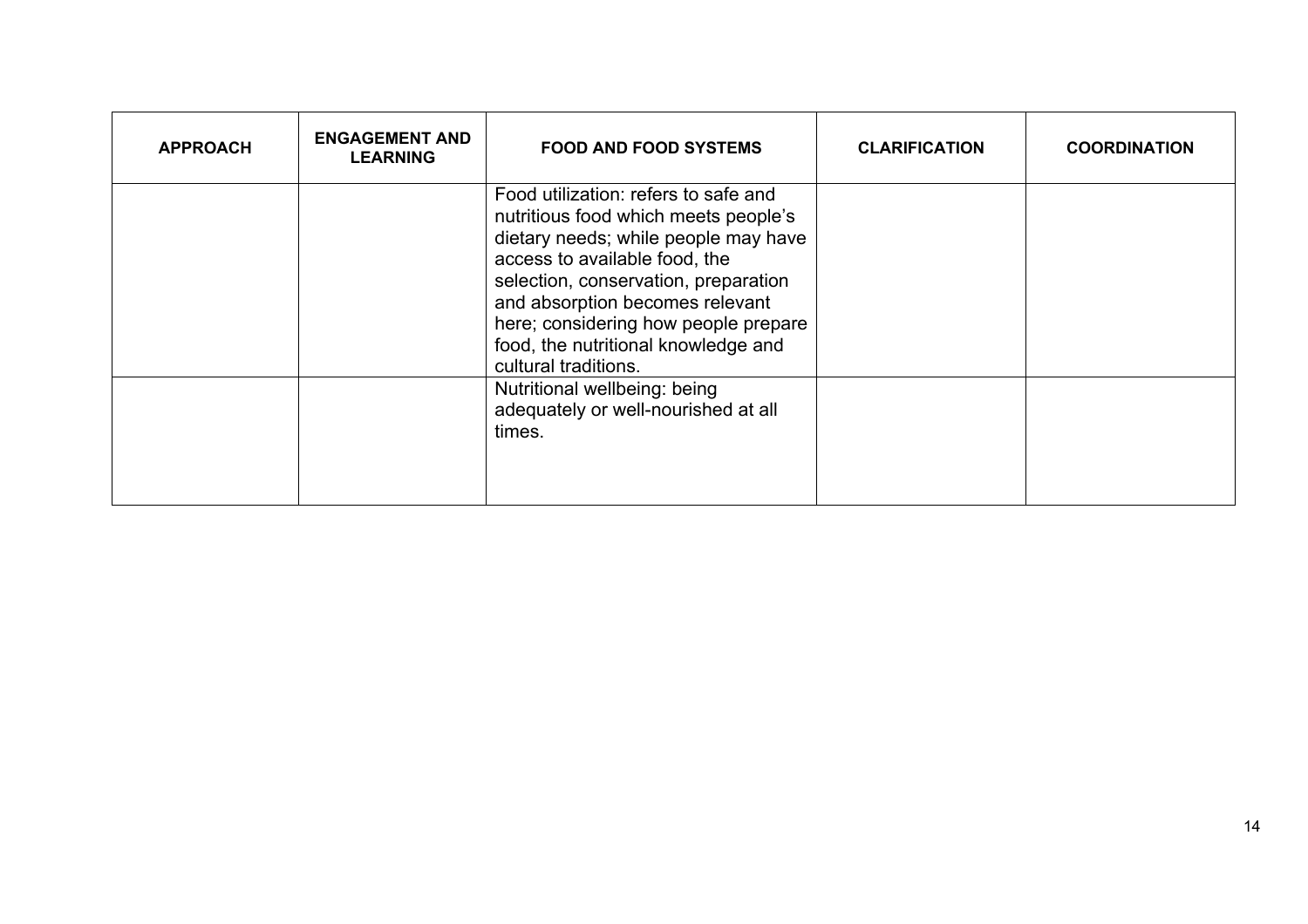### **Appendix C**

#### **Programme of Action**

Based on the Terms of Reference and discussions held with the steering committee and working group, the following is a list of deliverables we have set out to achieve. The table indicates which Terms of Reference each deliverable is linked to, the progress of it, the priority of it, and which other deliverable(s) it depends on. The table will be updated and revised regularly.

| <b>TOR</b>      | <b>DELIVERABLES</b>               | <b>PROGRESS</b> | <b>PRIORITY</b> | <b>DEPENDENCY</b> |
|-----------------|-----------------------------------|-----------------|-----------------|-------------------|
| 5               | 1. Form Mandela University        | Yet to be done  | H               |                   |
|                 | <b>Food Systems Sub-Groups</b>    |                 |                 |                   |
| 2, 3,           | 2. Involve external stakeholder-  | In progress     | H               | Depends on 7      |
| 4               | communities as co-creators        |                 |                 |                   |
|                 | of the food systems project       |                 |                 |                   |
| 1, 2            | 3. Establish signature projects   | In progress     | M               |                   |
|                 | guided by the emerging            |                 |                 |                   |
|                 | stakeholder-community             |                 |                 |                   |
|                 | meta-framework                    |                 |                 |                   |
| 5               | 4. Write biannual report for      | In progress     | H               |                   |
|                 | January - June 2021               |                 |                 |                   |
| 5               | 5. Write biannual report for July | Yet to be done  | $\mathsf{L}$    | Depends on 4      |
|                 | - December 2021                   |                 |                 |                   |
| 5               | 6. Develop an output map          | <b>Done</b>     | H               |                   |
| 5               | 7. Adoption of Working            | <b>Done</b>     | H               |                   |
|                 | Document for Mandela              |                 |                 |                   |
|                 | University Food Systems by        |                 |                 |                   |
|                 | the Working Group                 |                 |                 |                   |
| <b>ALL</b>      | 8. Develop an operational         | In progress     | H               | Depends on 7      |
|                 | manual                            |                 |                 |                   |
| $5\phantom{.0}$ | 9. Organise                       | Ongoing         | H               | Depends on 7      |
|                 | conversations/webinar(s)          |                 |                 |                   |
|                 | Showcasing/demonstration          |                 |                 |                   |
|                 | Capacity-building                 |                 |                 |                   |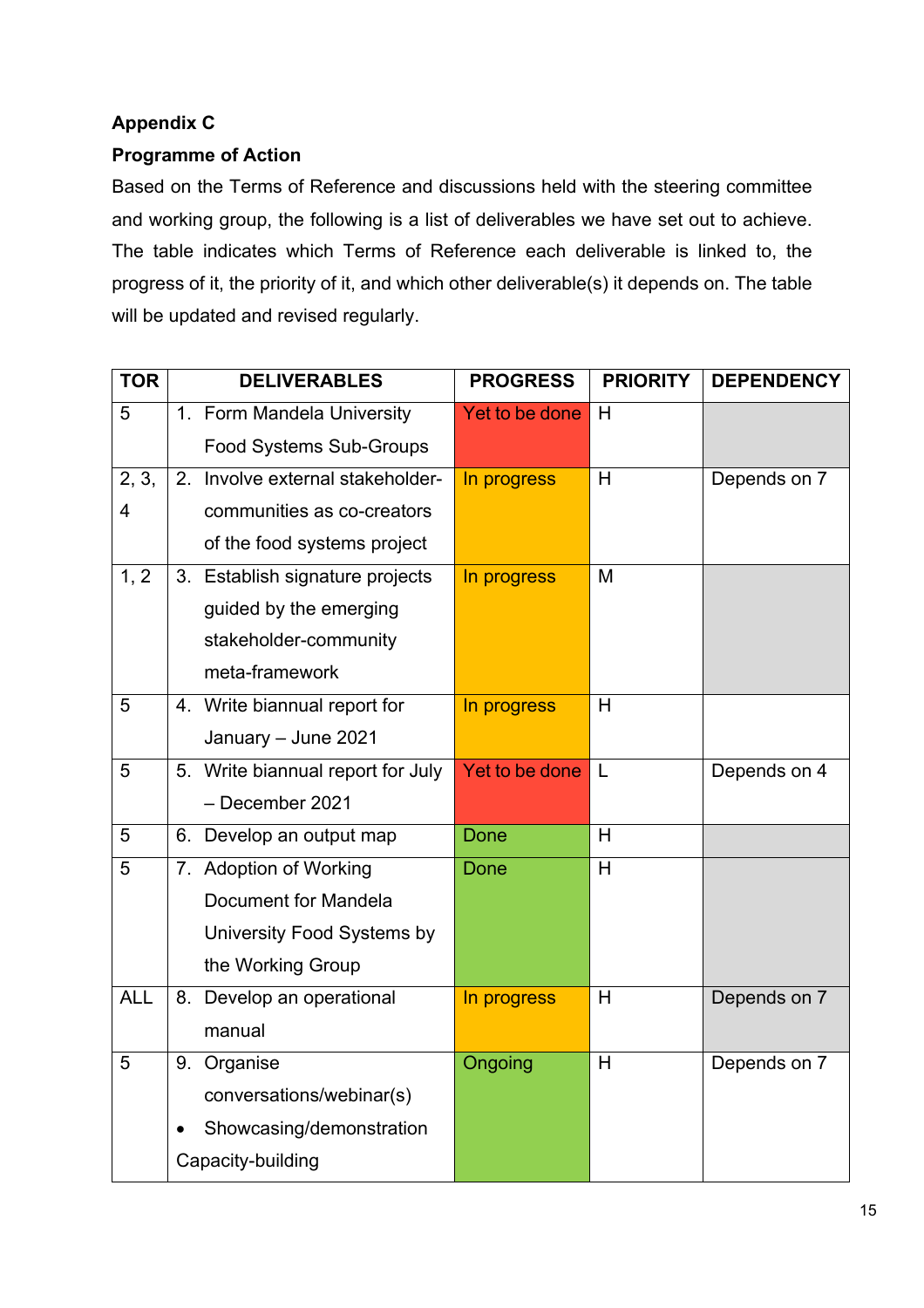| <b>TOR</b>                                                     | <b>DELIVERABLES</b>                                         | <b>PROGRESS</b> | <b>PRIORITY</b> | <b>DEPENDENCY</b> |  |  |  |  |
|----------------------------------------------------------------|-------------------------------------------------------------|-----------------|-----------------|-------------------|--|--|--|--|
| 1, 2                                                           | 10. Develop a map of all existing                           | <b>Done</b>     | H               |                   |  |  |  |  |
|                                                                | projects                                                    |                 |                 |                   |  |  |  |  |
| $\overline{2}$                                                 | 11. Produce multiple forms of                               | In progress     | L, M, H         |                   |  |  |  |  |
|                                                                | output                                                      |                 |                 |                   |  |  |  |  |
| <b>ALL</b>                                                     | 12. Develop a project dictionary                            | In progress     | H               |                   |  |  |  |  |
| <b>ALL</b>                                                     | 13. Develop a project timeline                              | In progress     | H               | Depends on 7      |  |  |  |  |
| 5                                                              | 14. Create website page                                     | Done            | M               |                   |  |  |  |  |
| 5                                                              | 15. Create newsletter                                       | <b>Done</b>     | M               | Depends on 14     |  |  |  |  |
| 5                                                              | 16. Establish social media                                  | In progress     | M               | Depends on 14     |  |  |  |  |
|                                                                | presence                                                    |                 |                 |                   |  |  |  |  |
| 5                                                              | 17. Establish Working Group                                 | <b>Done</b>     | H               |                   |  |  |  |  |
| 5                                                              | 18. Establish steering committee                            | Done            | H               |                   |  |  |  |  |
| 5                                                              | 19. Establish secretariat                                   | <b>Done</b>     | H               |                   |  |  |  |  |
| 5                                                              | 20. Steering committee to                                   | Ongoing         | H               |                   |  |  |  |  |
|                                                                | 'sweep' previous discussions                                |                 |                 |                   |  |  |  |  |
|                                                                | to identify missing                                         |                 |                 |                   |  |  |  |  |
|                                                                | deliverables.                                               |                 |                 |                   |  |  |  |  |
|                                                                |                                                             |                 |                 |                   |  |  |  |  |
| Low priority = L   Medium priority = M   High priority = $H^*$ |                                                             |                 |                 |                   |  |  |  |  |
|                                                                | *High refers to tasks that are important or urgent or both. |                 |                 |                   |  |  |  |  |
|                                                                |                                                             |                 |                 |                   |  |  |  |  |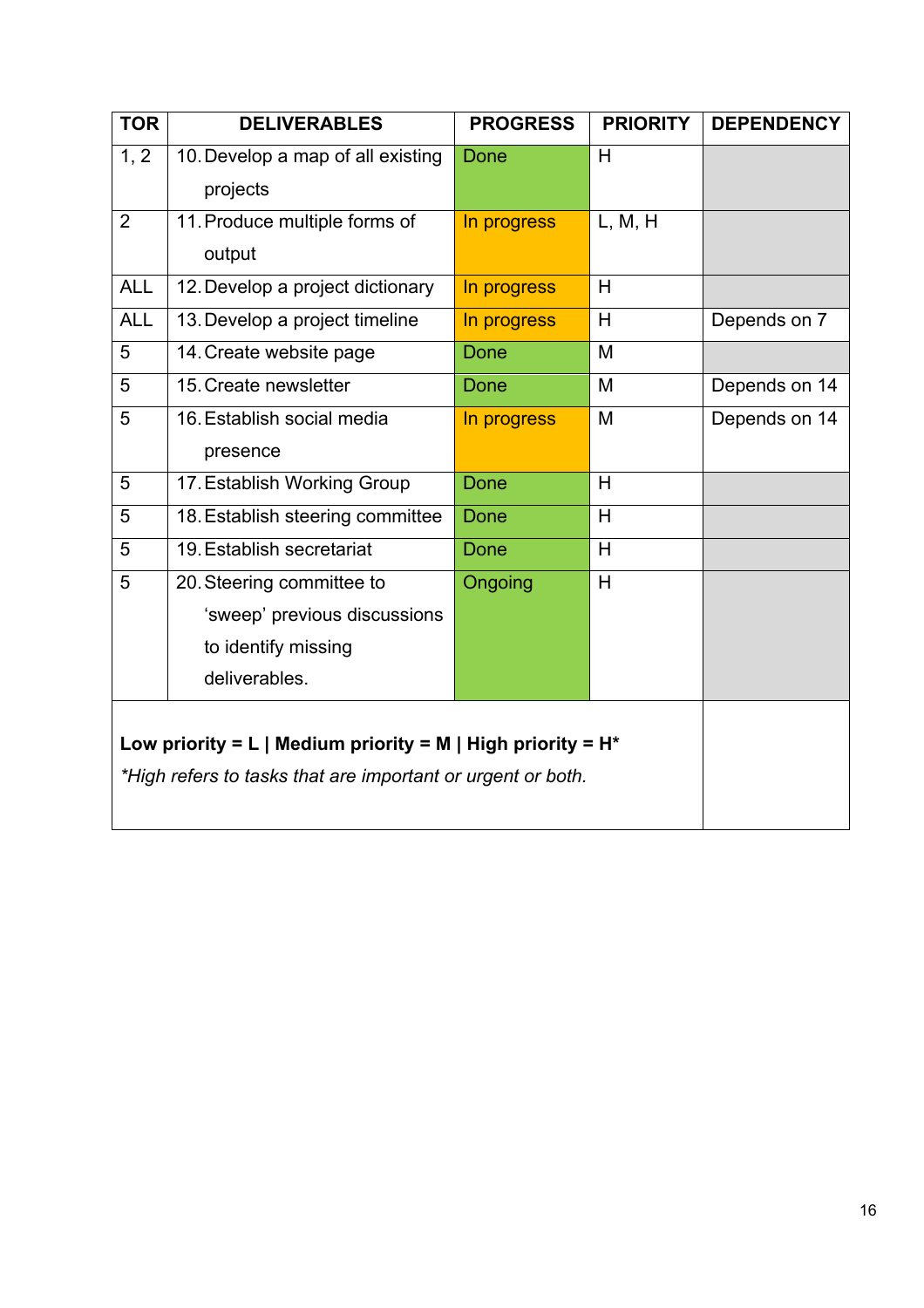# **Appendix D Working Group Members**

- 1. Baatjes, Ivor (Mr)
- 2. Best, Laura (Dr)
- 3. Chauke, Tinyiko (Dr)
- 4. Cherry, Janet (Prof)
- 5. Coetzee, Lindi (Ms)
- 6. Collier-Naidoo, Nicole (Ms) steering committee member
- 7. Damons, Bruce (Dr) steering committee and secretariat member
- 8. De Raedt, Amy (Ms) steering committee and secretariat member
- 9. Dingiswayo, Xolisile (Mr)
- 10.Du Preez, Karl (Mr)
- 11.Duker, Mary (Prof)
- 12.Dukwe, Sakhumzi (Mr)
- 13.Dungelo, Xola (Mr)
- 14.Erasmus, Donnie (Mr)
- 15.Fordjour Afriyie, Vera (Ms)
- 16.Foxcroft, Cheryl (Prof)
- 17.Franks, Oswald (Dr) steering committee member
- 18.Gouws, Melissa (Dr)
- 19.Govindjee, Avinash (Prof)
- 20.Gresse, Annelie (Prof)
- 21.Hamilton, Louise (Ms)
- 22.Hands, Clive (Mr)
- 23.Hashatse, Lebogang (Mr)
- 24.Hattingh, Danie (Prof)
- 25.Hawkins, Althea (Mrs)
- 26.Hefer, Andre (Dr) steering committee member
- 27.Keet, André (Prof)
- 28.Kota-Nyati, Phumeza (Dr)
- 29.Kuguyo, Trish (Ms)
- 30.Lloyd, Hendrik (Prof)
- 31.Mama, Siyabulela (Mr)